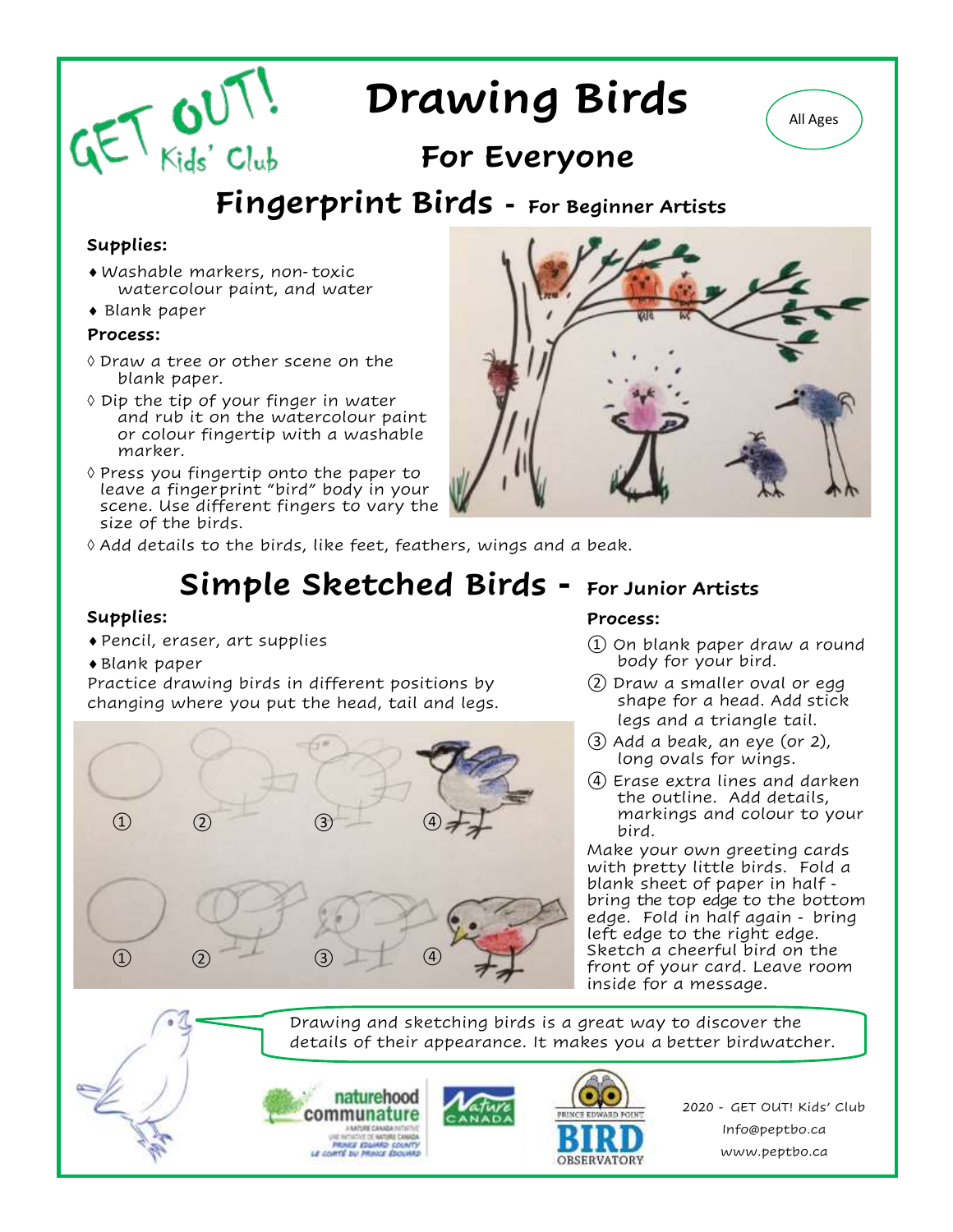

Adapted from <https://www.flandersfamily.info/web/2017/04/08/birds-to-draw-color-feed-and-photograph/>

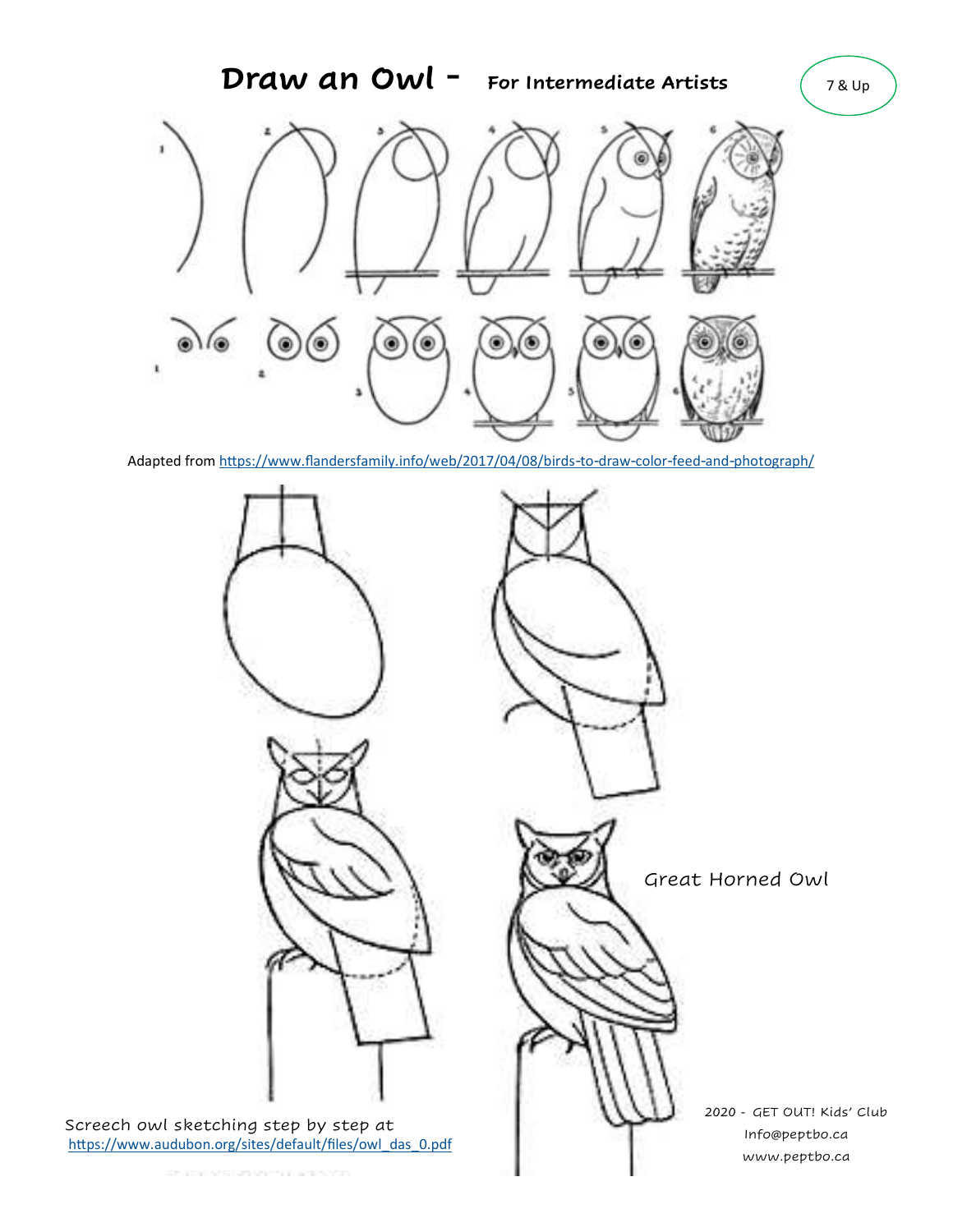

- ① Start with the largest and most important shapes, the head and body. The body will be larger than the head. The head will be egg-shaped. The body will have a larger curve at the bottom with a flatter back.
- ② Add the wing and tail to the sketch of the bird's body. The wing will have a rounded top about half the width of the body and narrow in a cone shape to form the tip. Draw the tail so that it is a tiny bit wider away from the body. Round the tip.
- ③Draw the beak with a pointy tip and "overlap" onto the head for about 1/3 of the beak's length. When drawing the legs remember that the back leg will be partially hidden behind the front leg. (The back leg should also be slightly smaller due to perspective.) Draw where the leg joins the body a little thicker than the rest of the leg as sort of a letter "U" shape. Draw the front leg with two parallel lines and show part of the back leg with just one line. A toe will be hidden behind other toes so you only draw 2 front toes per leg.
- ④ Draw the claws growing from the upper part of the toes with two curved lines for each toe. These lines should join at the tips. Draw the eye just a little off the centre of the head towards the beak. Add an outline around the eye to form the eyelids.
- ⑤ Create some construction (guiding) lines to define the different sets of feathers. Draw two lines on the body and three on the wing, see the illustration.
- ⑥ Draw in the various sets of feathers as shown in the above example. Erase the construction lines and finish the bird drawing by going over it with darker/more solid lines. Fill in the eye with a solid color (usually black, but not always), leave a tiny oval shaped area white for the highlight. Now you are ready to add the markings and colours.

Adapted from <https://www.easydrawingtips.com/how-to-draw-bird-step-by-step-side-view/> 2020 - GET OUT! Kids' Club

 **Learn to draw a Chickadee at**  https://www.audubon.org/sites/default/files/chickadee\_das\_en\_0.pdf Info@peptbo.ca www.peptbo.ca